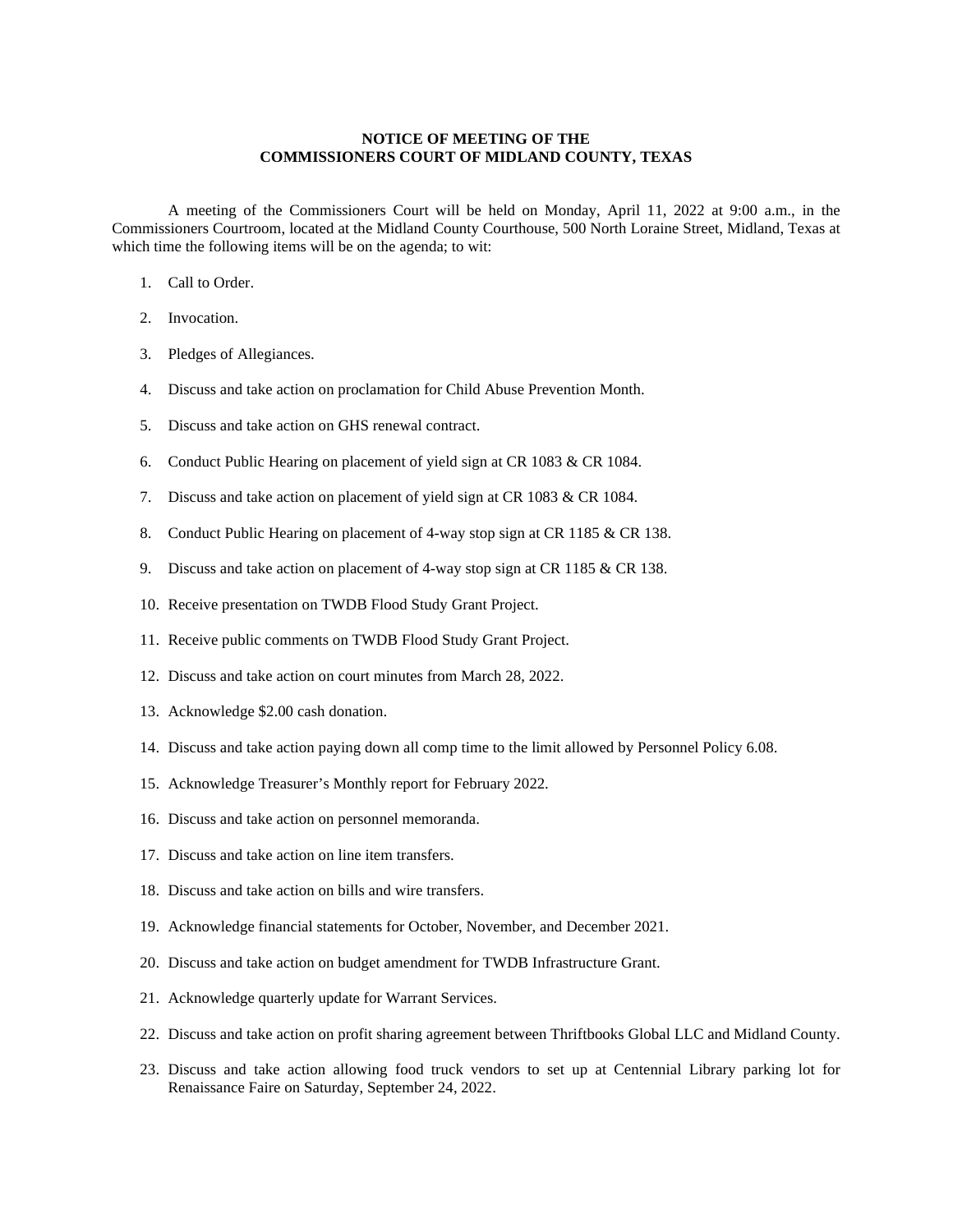- 24. Acknowledge Library donations.
- 25. Discuss and take action on Optelec Clearview Plus Magnifier donation from B.A. Strickling.
- 26. Discuss and take action on out-of-state travel for Nancy Berdoza, Jose Mejia, E'lois Strong, Heather Henderson, and JoAnn Gonzalez to attend National Association of Court Management (NACM) Annual Conference in Milwaukee, WI, July 10-14, 2022.
- 27. Discuss and take action on Tate Owen attending TDEM Conference in San Antonio, TX, May 31- June 3, 2022.
- 28. Discuss and take action on Operational Network Manager vacancy.
- 29. Discuss and take action on vehicle policy.
- 30. Discuss and take action allowing parking spaces to be used for curbside voting at Annex, Centennial Library, and Library at the Plaza.
- 31. Discuss and take action on Notice of Joint Primary Runoff Election.
- 32. Discuss and take action on donation of emergency response trailer from Pioneer Natural Resources.
- 33. Discuss and take action on fireworks permit for Fiddlestick Farms for April 23. 2022.
- 34. Discuss and take action on purchase of spare fleet vehicle for Risk Management.
- 35. Discuss and take action reassigning vehicles.
- 36. Discuss and take action on surplus vehicles to Midland College.
- 37. Discuss and take action allowing Public Works to utilize 2nd floor at 509 N. Loraine.
- 38. Discuss and take action on funds for invoice for Gratitude Square.
- 39. Discuss and take action on Maintenance Plan with Spillman.
- 40. Discuss and take action on application for Flood Prevention Program through USDA Natural Resources Conservation Service (NRCS).
- 41. Discuss and take action on letter from City of Midland regarding Flood Plain Management duties.
- 42. Discuss and take action engaging professional services firm to negotiate scope and fee for intersection of SH 158 and FM 1213.
- 43. Discuss and take action on corrective deed for CR 120 Right of Way.
- 44. Discuss and take action on change orders with Dannys Paving.
- 45. Discuss and take action on change order with Jones Bros.
- 46. Discuss and take action on change order with Reece Albert.
- 47. Discuss and take action vacating portion of Right of Way for CR 1297 ½.
- 48. Discuss and take action on corrective deed for Yukon Road Right of Way.